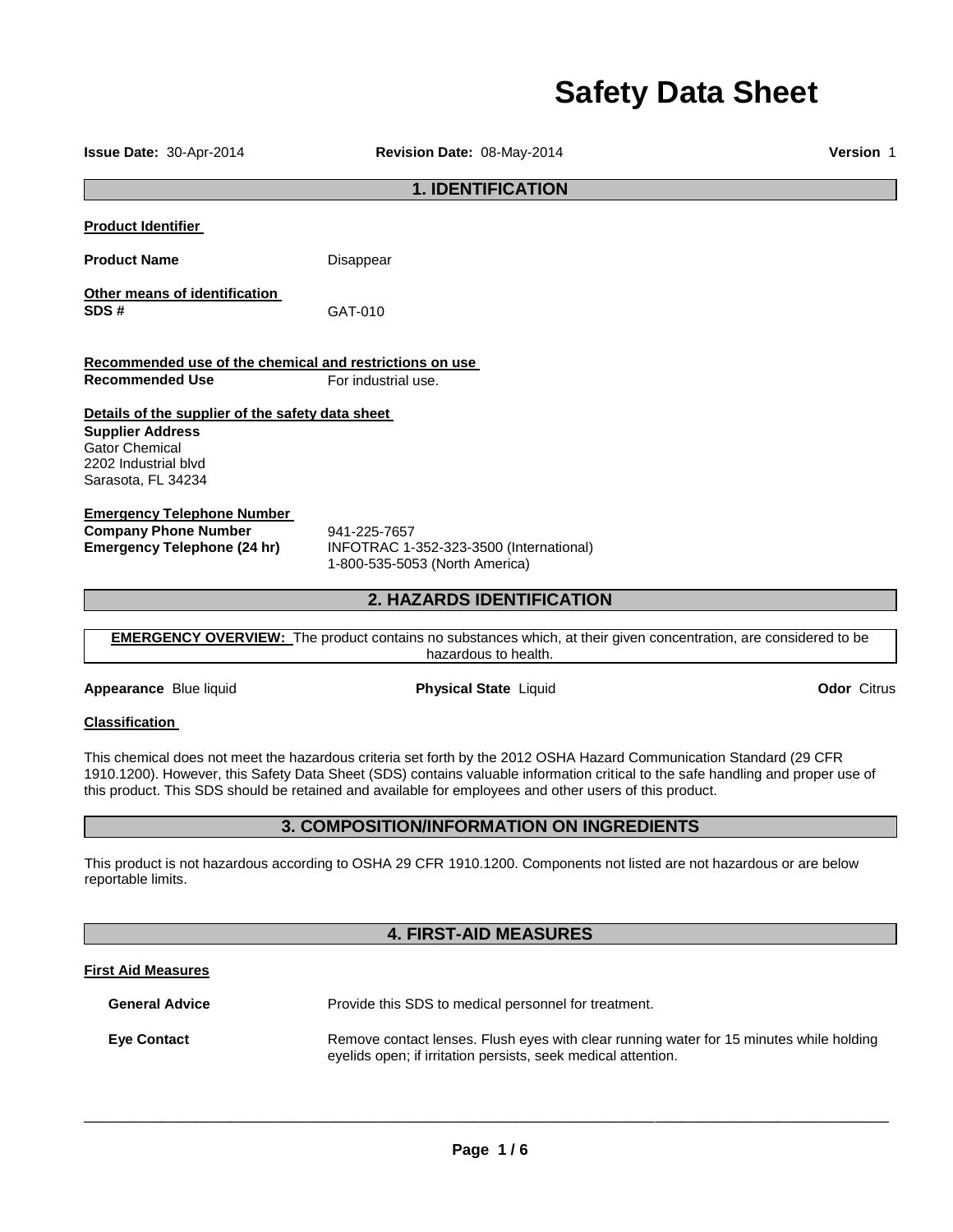| <b>Skin Contact</b>                 | Remove contaminated clothing; wash affected area with soap and water; launder<br>contaminated clothing before reuse; if irritation persists, seek medical attention. |  |
|-------------------------------------|----------------------------------------------------------------------------------------------------------------------------------------------------------------------|--|
| <b>Inhalation</b>                   | Remove affected person to fresh air; provide oxygen if breathing is difficult. Get medical<br>attention if symptoms persist.                                         |  |
| Ingestion                           | Give two glasses of water for dilution; Do not induce vomiting; never give anything by<br>mouth to an unconscious person; seek medical attention.                    |  |
| Most important symptoms and effects |                                                                                                                                                                      |  |
| <b>Symptoms</b>                     | INHALATION: None expected, however, certain individuals may experience minor nausea<br>or headaches                                                                  |  |
|                                     | SKIN: None expected, however, prolonged contact may cause irritation.                                                                                                |  |
|                                     | EYES: Contact with eyes may cause irritation.                                                                                                                        |  |
|                                     | INGESTION: May cause gastric distress, vomiting and diarrhea.                                                                                                        |  |
|                                     | Indication of any immediate medical attention and special treatment needed                                                                                           |  |
| <b>Notes to Physician</b>           | Pre-existing skin, eye, or respiratory disorders may become aggravated through prolonged<br>exposure.                                                                |  |

# **5. FIRE-FIGHTING MEASURES**

#### **Suitable Extinguishing Media**

Carbon dioxide, water, water fog, dry chemical, chemical foam.

#### **Unsuitable Extinguishing Media** Not determined.

## **Specific Hazards Arising from the Chemical**

Product is not flammable.

### **Protective equipment and precautions for firefighters**

As in any fire, wear self-contained breathing apparatus pressure-demand, MSHA/NIOSH (approved or equivalent) and full protective gear. Keep containers cool with water spray to prevent container rupture due to steam buildup; floor will become slippery if material is released.

## **6. ACCIDENTAL RELEASE MEASURES**

## **Personal precautions, protective equipment and emergency procedures**

| <b>Personal Precautions</b>                          | Use personal protection recommended in Section 8.                                                                      |  |  |
|------------------------------------------------------|------------------------------------------------------------------------------------------------------------------------|--|--|
| <b>Environmental Precautions</b>                     | See Section 12 for additional Ecological Information. Do not discharge into lakes, ponds,<br>streams or public waters. |  |  |
| Methods and material for containment and cleaning up |                                                                                                                        |  |  |
| <b>Methods for Containment</b>                       | Prevent further leakage or spillage if safe to do so. Soak up and contain spill with an<br>absorbent material.         |  |  |
| <b>Methods for Clean-Up</b>                          | Sweep up absorbed material and shovel into suitable containers for disposal.                                           |  |  |

## **7. HANDLING AND STORAGE**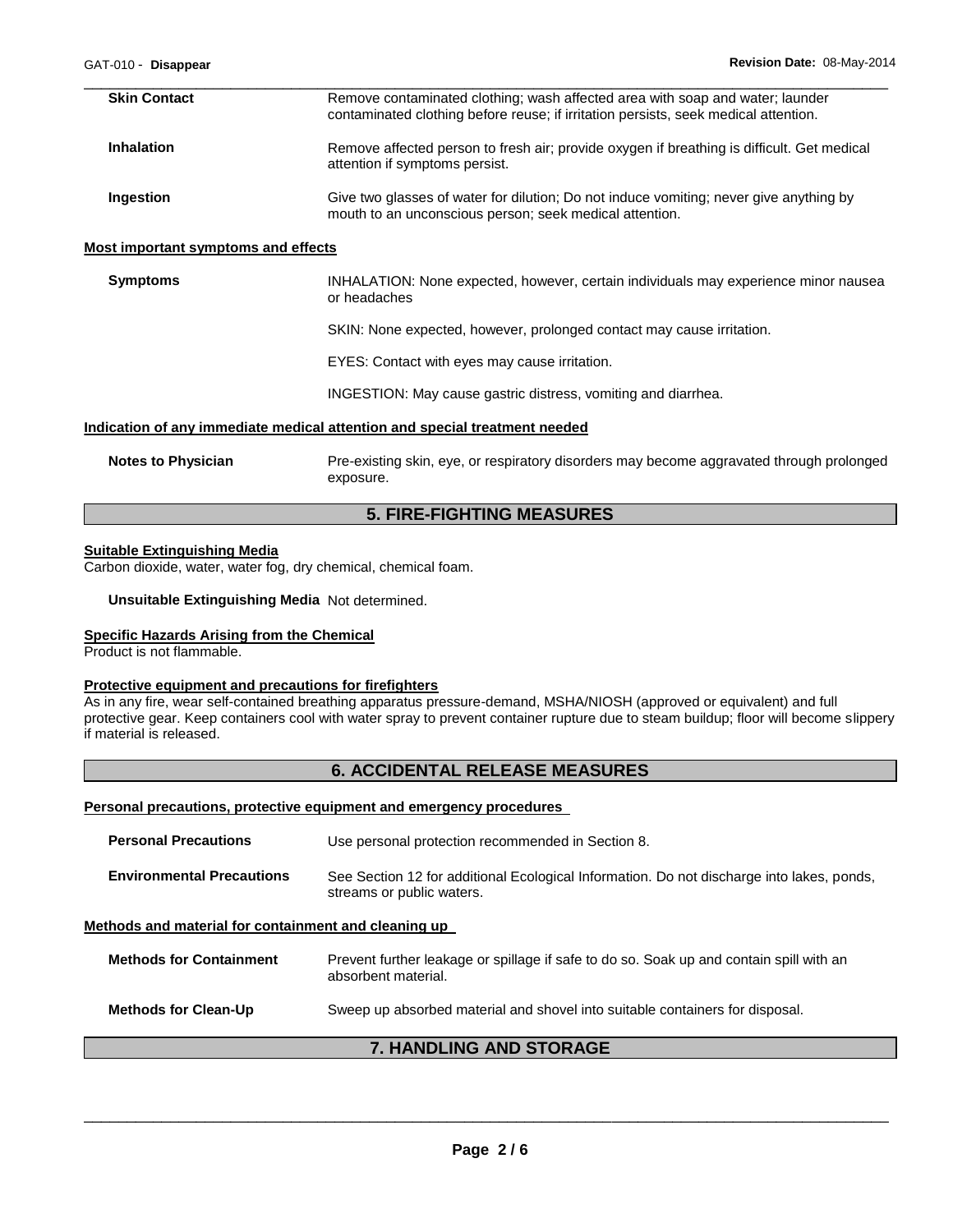#### **Precautions for safe handling**

**Advice on Safe Handling** Handle in accordance with good industrial hygiene and safety practice.

#### **Conditions for safe storage, including any incompatibilities**

**Storage Conditions Keep containers tightly closed in a dry, cool and well-ventilated place.** 

**Incompatible Materials Strong oxidizers, Strong acids.** 

# **8. EXPOSURE CONTROLS/PERSONAL PROTECTION**

\_\_\_\_\_\_\_\_\_\_\_\_\_\_\_\_\_\_\_\_\_\_\_\_\_\_\_\_\_\_\_\_\_\_\_\_\_\_\_\_\_\_\_\_\_\_\_\_\_\_\_\_\_\_\_\_\_\_\_\_\_\_\_\_\_\_\_\_\_\_\_\_\_\_\_\_\_\_\_\_\_\_\_\_\_\_\_\_\_\_\_\_\_

### **Exposure Guidelines**

#### **Appropriate engineering controls**

| <b>Engineering Controls</b> | Maintain eye wash fountain and quick-drench facilities in work area. |
|-----------------------------|----------------------------------------------------------------------|
|-----------------------------|----------------------------------------------------------------------|

### **Individual protection measures, such as personal protective equipment**

| <b>Eve/Face Protection</b>      | Wear protective eyeglasses or chemical safety goggles. |
|---------------------------------|--------------------------------------------------------|
| <b>Skin and Body Protection</b> | Wear suitable protective clothing.                     |
| <b>Respiratory Protection</b>   | None required under normal use.                        |

**General Hygiene Considerations** Handle in accordance with good industrial hygiene and safety practice.

# **9. PHYSICAL AND CHEMICAL PROPERTIES**

## **Information on basic physical and chemical properties**

| <b>Physical State</b><br>Appearance<br>Color                              | Liquid<br><b>Blue liquid</b><br>Blue | Odor<br><b>Odor Threshold</b> | Citrus<br>Not determined |
|---------------------------------------------------------------------------|--------------------------------------|-------------------------------|--------------------------|
| <b>Property</b>                                                           | Values                               | Remarks • Method              |                          |
| рH                                                                        | $7.0 - 8.0$<br>Not determined        |                               |                          |
| <b>Melting Point/Freezing Point</b><br><b>Boiling Point/Boiling Range</b> | 100 °C / 212 °F                      |                               |                          |
| <b>Flash Point</b>                                                        | Not flammable                        |                               |                          |
| <b>Evaporation Rate</b>                                                   | $<$ 1                                | (Water = 1)                   |                          |
| <b>Flammability (Solid, Gas)</b>                                          | Not determined                       |                               |                          |
| <b>Upper Flammability Limits</b>                                          | Not determined                       |                               |                          |
| <b>Lower Flammability Limit</b>                                           | Not determined                       |                               |                          |
| <b>Vapor Pressure</b>                                                     | 17 mm Hg @ 20 ° C                    |                               |                          |
| <b>Vapor Density</b>                                                      | < 1                                  | $(Air=1)$                     |                          |
| <b>Specific Gravity</b>                                                   | 1.00                                 | $(1=Water)$                   |                          |
| <b>Water Solubility</b>                                                   | Completely soluble                   |                               |                          |
| Solubility in other solvents                                              | Not determined                       |                               |                          |
| <b>Partition Coefficient</b>                                              | Not determined                       |                               |                          |
| <b>Auto-ignition Temperature</b>                                          | Not determined                       |                               |                          |
| <b>Decomposition Temperature</b>                                          | Not determined                       |                               |                          |
| <b>Kinematic Viscosity</b>                                                | Not determined                       |                               |                          |
| <b>Dynamic Viscosity</b>                                                  | Not determined                       |                               |                          |
| <b>Explosive Properties</b>                                               | Not determined                       |                               |                          |
| <b>Oxidizing Properties</b>                                               | Not determined                       |                               |                          |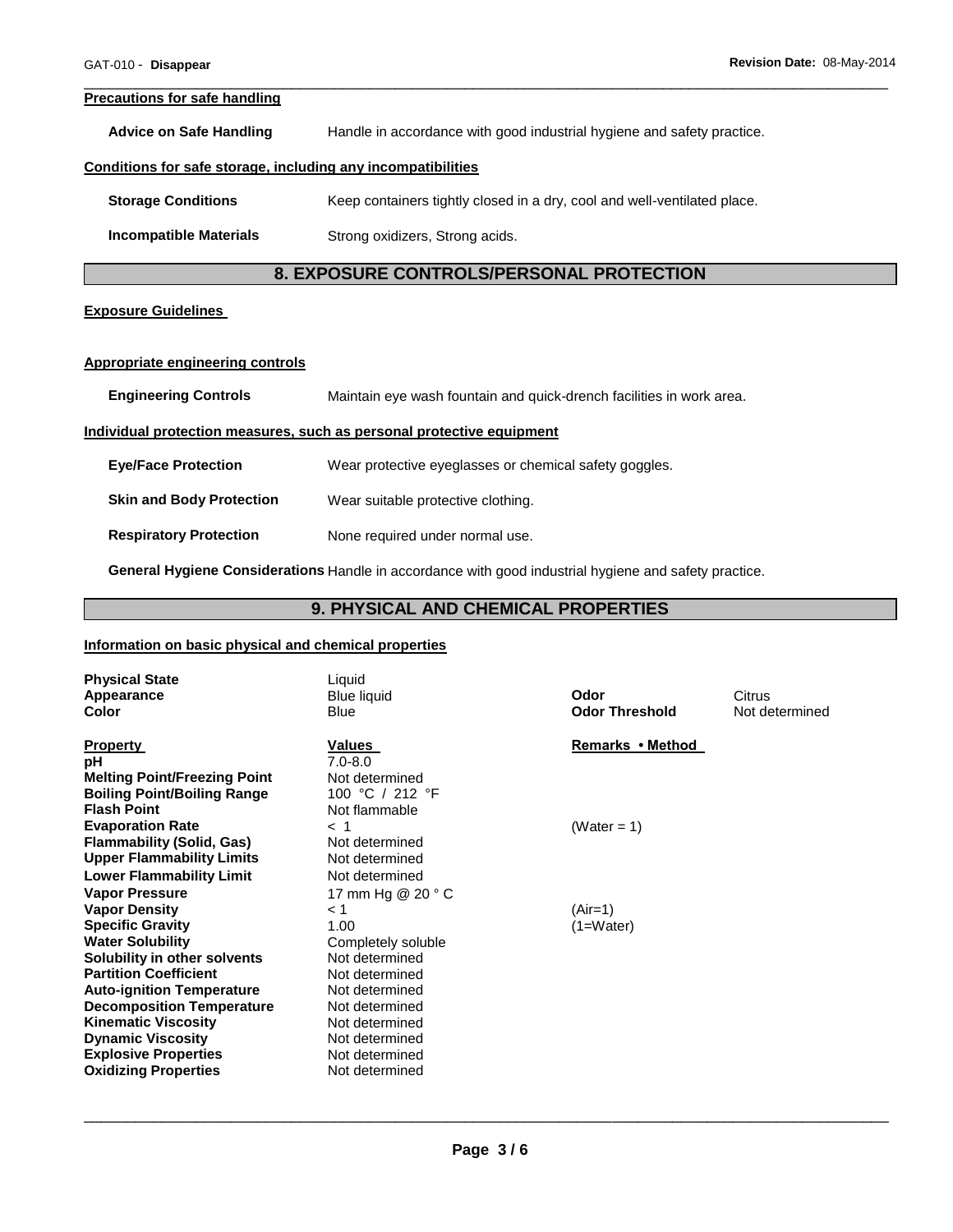# **10. STABILITY AND REACTIVITY**

\_\_\_\_\_\_\_\_\_\_\_\_\_\_\_\_\_\_\_\_\_\_\_\_\_\_\_\_\_\_\_\_\_\_\_\_\_\_\_\_\_\_\_\_\_\_\_\_\_\_\_\_\_\_\_\_\_\_\_\_\_\_\_\_\_\_\_\_\_\_\_\_\_\_\_\_\_\_\_\_\_\_\_\_\_\_\_\_\_\_\_\_\_

#### **Reactivity**

Not reactive under normal conditions.

#### **Chemical Stability**

Stable under recommended storage conditions.

## **Possibility of Hazardous Reactions**

None under normal processing.

## **Conditions to Avoid**

Extreme temperatures. Keep from freezing.

## **Incompatible Materials**

Strong oxidizers, Strong acids.

## **Hazardous Decomposition Products**

Carbon oxides.

# **11. TOXICOLOGICAL INFORMATION**

## **Information on likely routes of exposure**

| <b>Product Information</b>                                                                 |                                                                                                           |  |  |
|--------------------------------------------------------------------------------------------|-----------------------------------------------------------------------------------------------------------|--|--|
| <b>Eye Contact</b>                                                                         | May cause eye irritation on direct contact.                                                               |  |  |
| <b>Skin Contact</b>                                                                        | May cause temporary irritation on skin contact.                                                           |  |  |
| <b>Inhalation</b>                                                                          | Avoid breathing vapors or mists.                                                                          |  |  |
| Ingestion                                                                                  | Do not taste or swallow.                                                                                  |  |  |
| <b>Component Information</b>                                                               |                                                                                                           |  |  |
| Information on physical, chemical and toxicological effects                                |                                                                                                           |  |  |
| <b>Symptoms</b>                                                                            | Please see section 4 of this SDS for symptoms.                                                            |  |  |
| Delayed and immediate effects as well as chronic effects from short and long-term exposure |                                                                                                           |  |  |
| Carcinogenicity                                                                            | This product does not contain any carcinogens or potential carcinogens as listed by OSHA,<br>IARC or NTP. |  |  |
| <b>Numerical measures of toxicity</b><br>Not determined                                    |                                                                                                           |  |  |

# **12. ECOLOGICAL INFORMATION**

#### **Ecotoxicity**

An environmental hazard cannot be excluded in the event of unprofessional handling or disposal.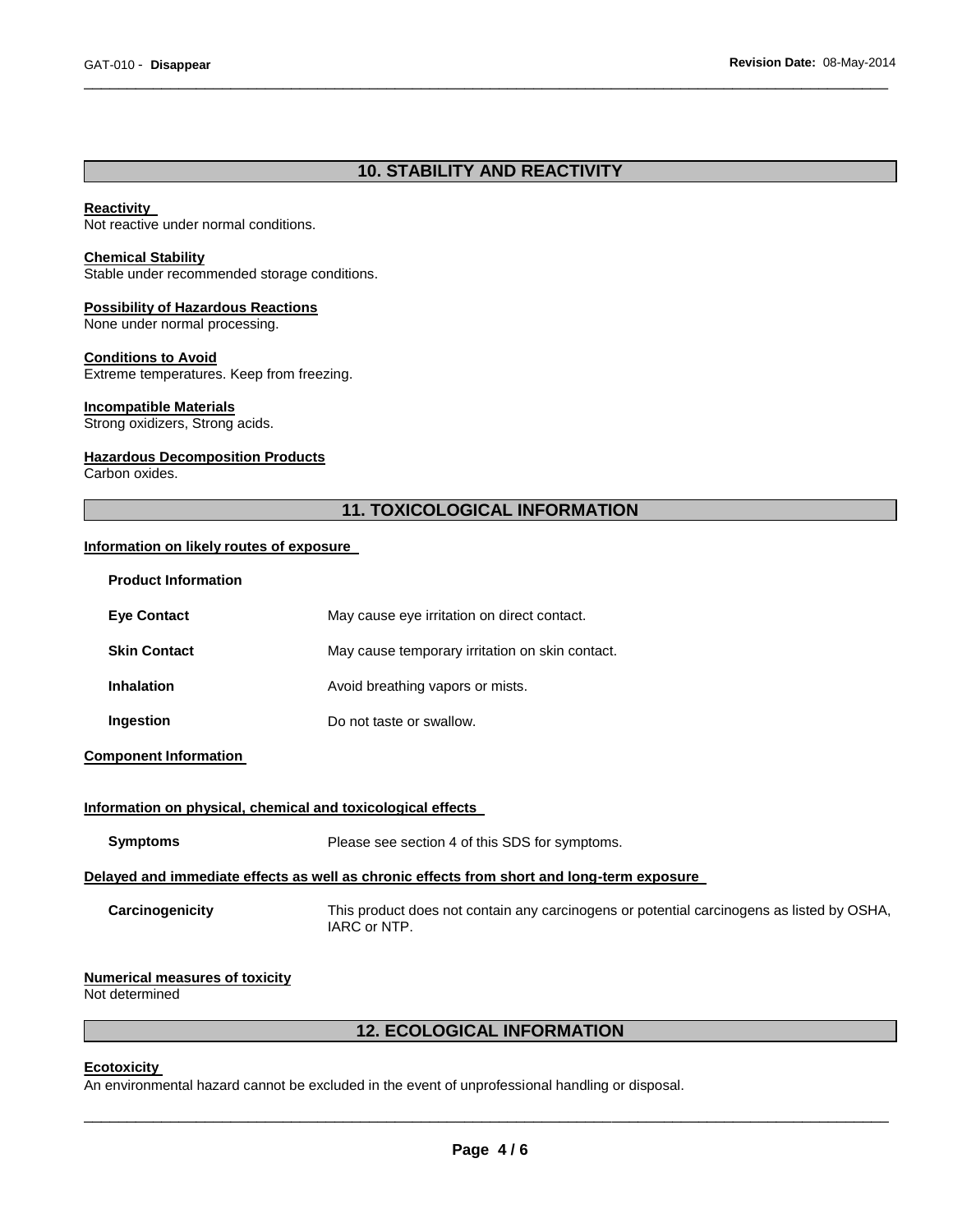# **Persistence/Degradability**

Not determined.

#### **Bioaccumulation** Not determined.

## **Mobility**

Not determined

## **Other Adverse Effects**

Not determined

# **13. DISPOSAL CONSIDERATIONS**

\_\_\_\_\_\_\_\_\_\_\_\_\_\_\_\_\_\_\_\_\_\_\_\_\_\_\_\_\_\_\_\_\_\_\_\_\_\_\_\_\_\_\_\_\_\_\_\_\_\_\_\_\_\_\_\_\_\_\_\_\_\_\_\_\_\_\_\_\_\_\_\_\_\_\_\_\_\_\_\_\_\_\_\_\_\_\_\_\_\_\_\_\_

### **Waste Treatment Methods**

| Disposal of Wastes     | Disposal should be in accordance with applicable regional, national and local laws and<br>regulations. |
|------------------------|--------------------------------------------------------------------------------------------------------|
| Contaminated Packaging | Disposal should be in accordance with applicable regional, national and local laws and<br>regulations. |

# **14. TRANSPORT INFORMATION**

| <b>Note</b> | Please see current shipping paper for most up to date shipping information, including<br>exemptions and special circumstances. |
|-------------|--------------------------------------------------------------------------------------------------------------------------------|
| <u>DOT</u>  | Not regulated                                                                                                                  |
| <u>IATA</u> | Not regulated                                                                                                                  |
| <u>IMDG</u> | Not regulated                                                                                                                  |

# **15. REGULATORY INFORMATION**

### **International Inventories**

Not determined

#### **Legend:**

*TSCA - United States Toxic Substances Control Act Section 8(b) Inventory* 

*DSL/NDSL - Canadian Domestic Substances List/Non-Domestic Substances List* 

*EINECS/ELINCS - European Inventory of Existing Chemical Substances/European List of Notified Chemical Substances* 

*ENCS - Japan Existing and New Chemical Substances* 

*IECSC - China Inventory of Existing Chemical Substances* 

*KECL - Korean Existing and Evaluated Chemical Substances* 

*PICCS - Philippines Inventory of Chemicals and Chemical Substances* 

## **US Federal Regulations**